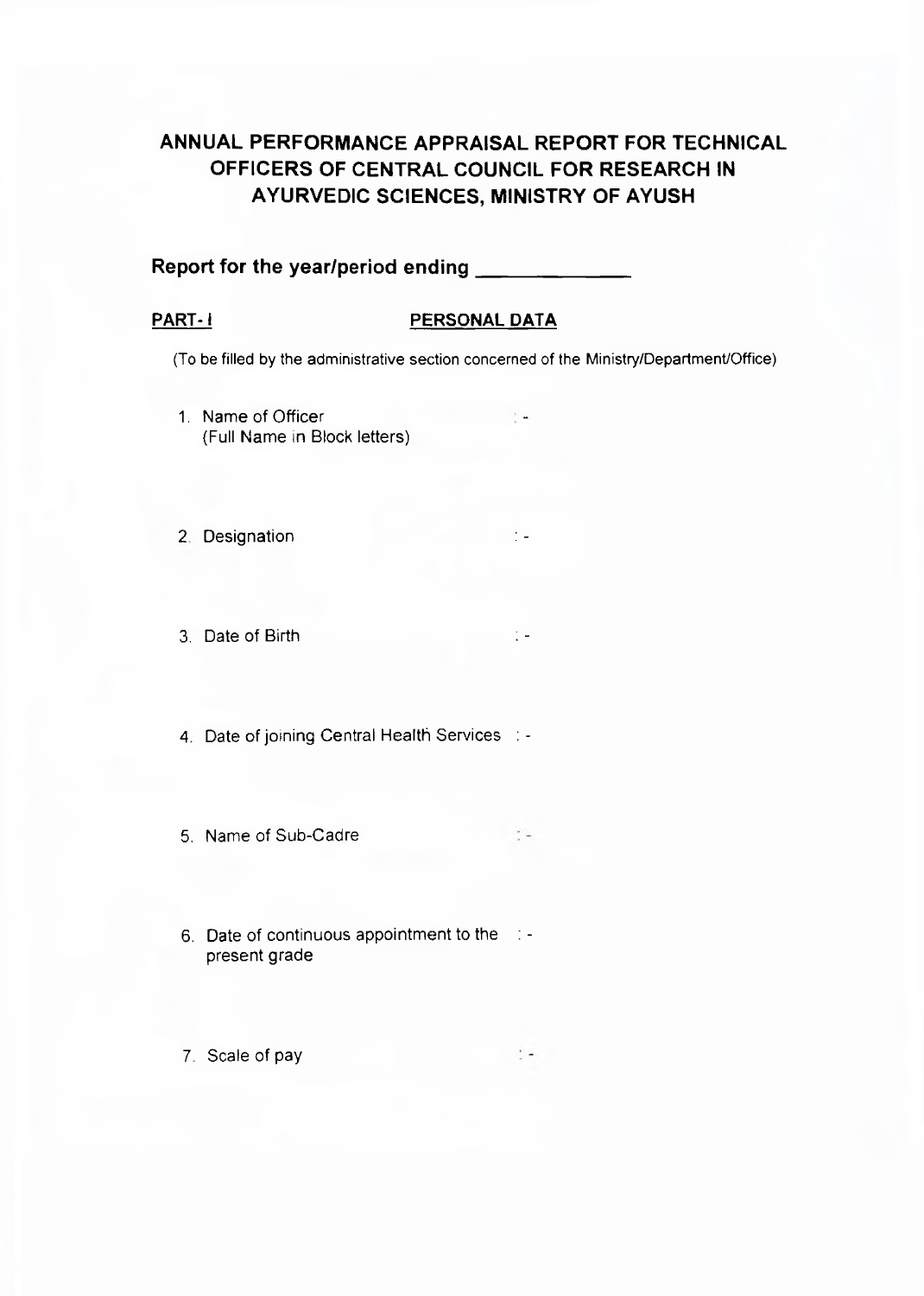| 8. |                                                        |                             | Department/Organization where working |  |
|----|--------------------------------------------------------|-----------------------------|---------------------------------------|--|
|    |                                                        | and since when              |                                       |  |
| 9. |                                                        | Period of absence from duty |                                       |  |
|    | i)                                                     | Leave                       | E. Leave                              |  |
|    | ii)                                                    | Training                    |                                       |  |
|    | $\overline{\mathsf{iii}}$<br>Any other reason(Specify) |                             |                                       |  |

10. Date of filing the Annual Property Return $\mathcal{C}^{\perp}$ 

 $-2-$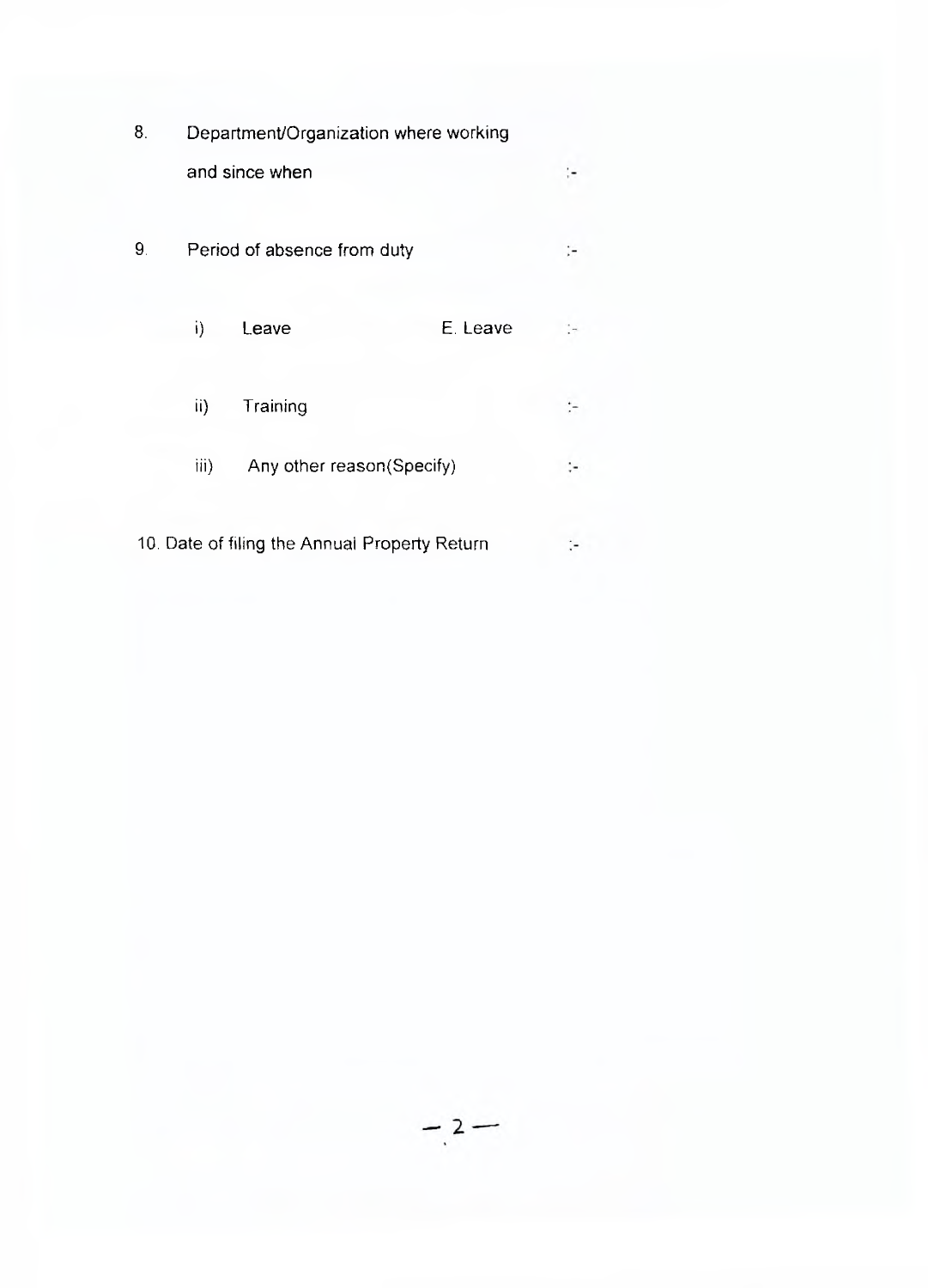| Name of Officer:- | Period ending |
|-------------------|---------------|
|-------------------|---------------|

Designation:-

# **Part-ll (Self Appraisal)**

(To be filled by the officer reported upon)

1. Brief description of duties:

2. Resume of work done during the period under report:-

(Please indicate clinical/research/training administrative work bringing out special achievements with particular reference to targets, if any. Please be brief)

 $-3-$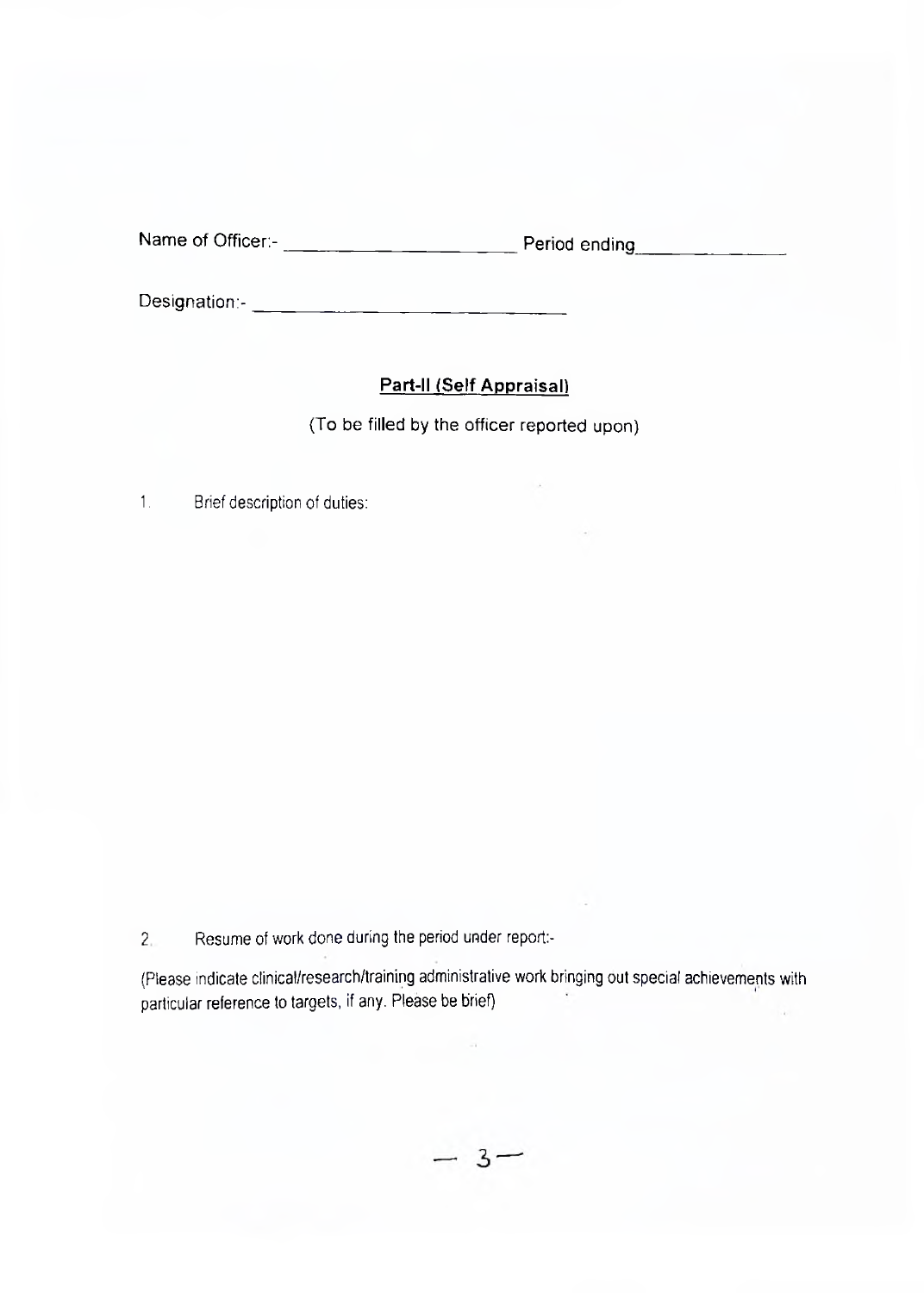Designation:- The contract of the contract of the contract of the contract of the contract of the contract of the contract of the contract of the contract of the contract of the contract of the contract of the contract of

3. Academic and Professional achievements during the year including degree/diploma/certificate/award/commendations obtained and seminar conferences/workshops attended during the course of the reporting year.

4. Shortfall if any in achievements may also be indicated specifying constraints:-

5. (A) Clinical (patient care)/Laboratory Work

 $-4-$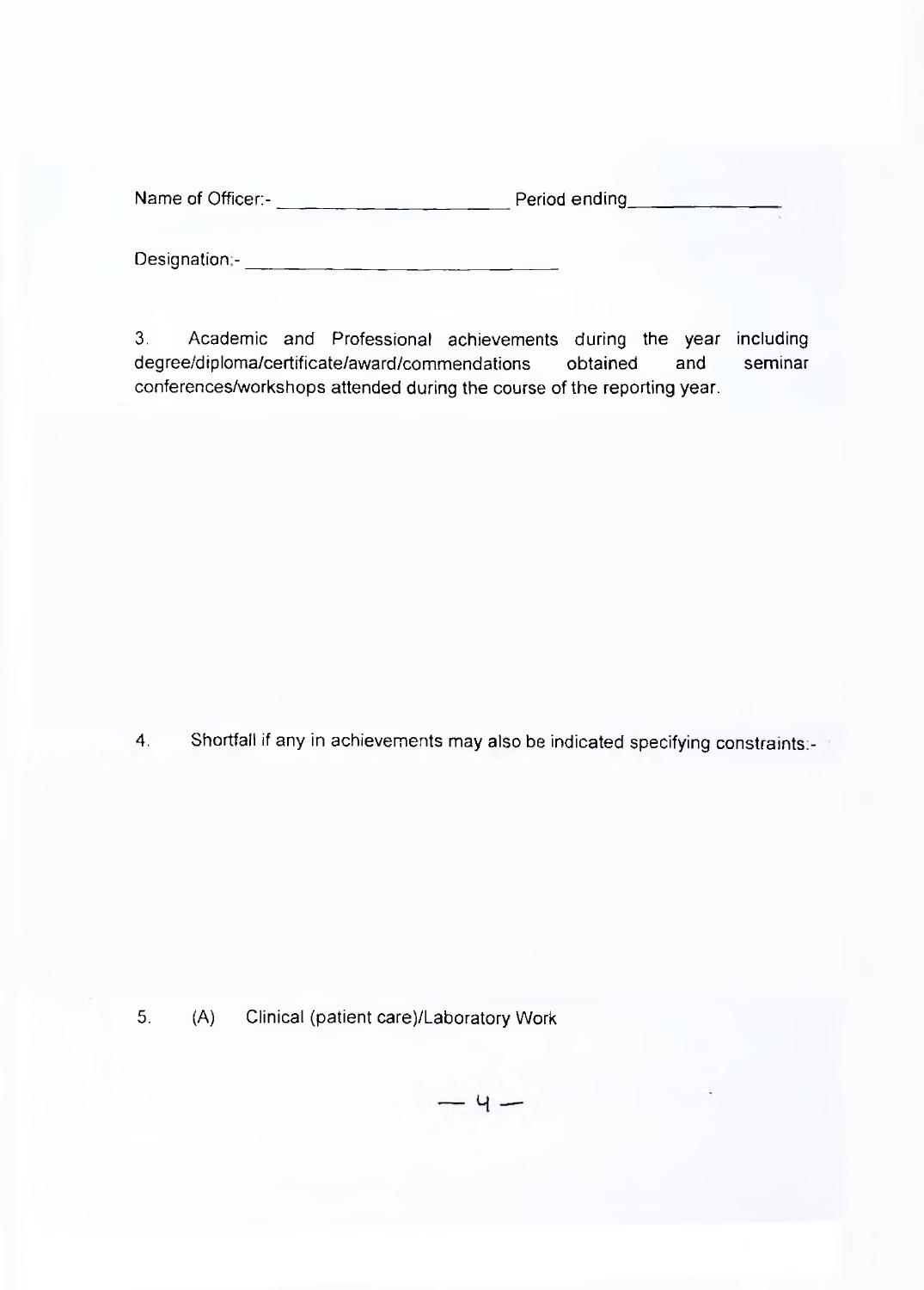- (i) O.P.D. (No. of OPD) days and average OPD attendance):
- (ii) Indoor (No. of bed being looked after and average bed occupancy)

(iii) O.T. (No. of OT days and average number of Surgery performed/assisted)

- (iv) No. of domiciliary visits
- (v) Laboratory Work
- (vi) Others (Including special clinics)

 $-5-$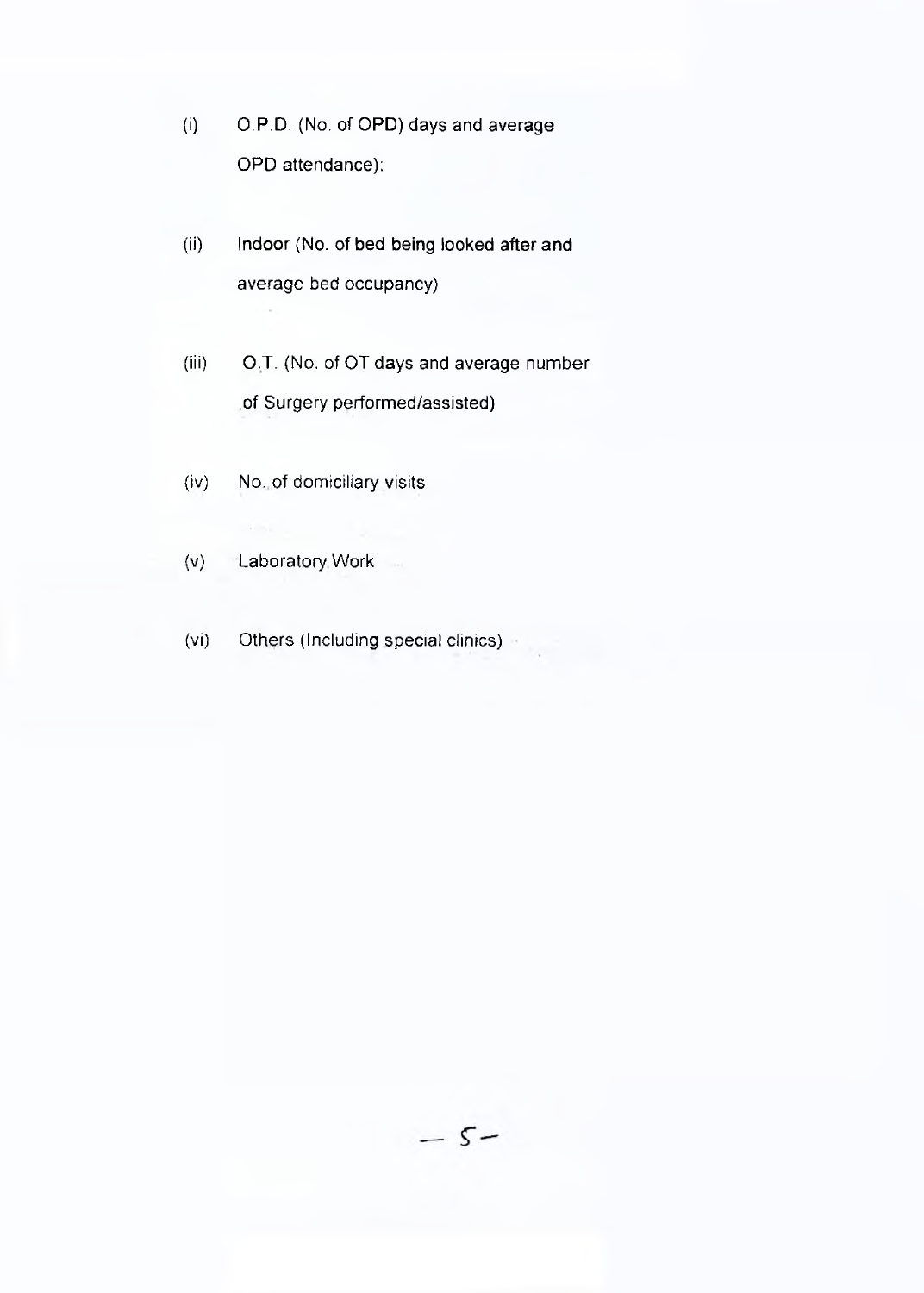Designation:-

(B) Administrative Work

(Please mention briefly involvement in administrative work)

Station:- Station:- Signature of the officer Reported Upon

Date:- Designation:-

à.

 $-6 -$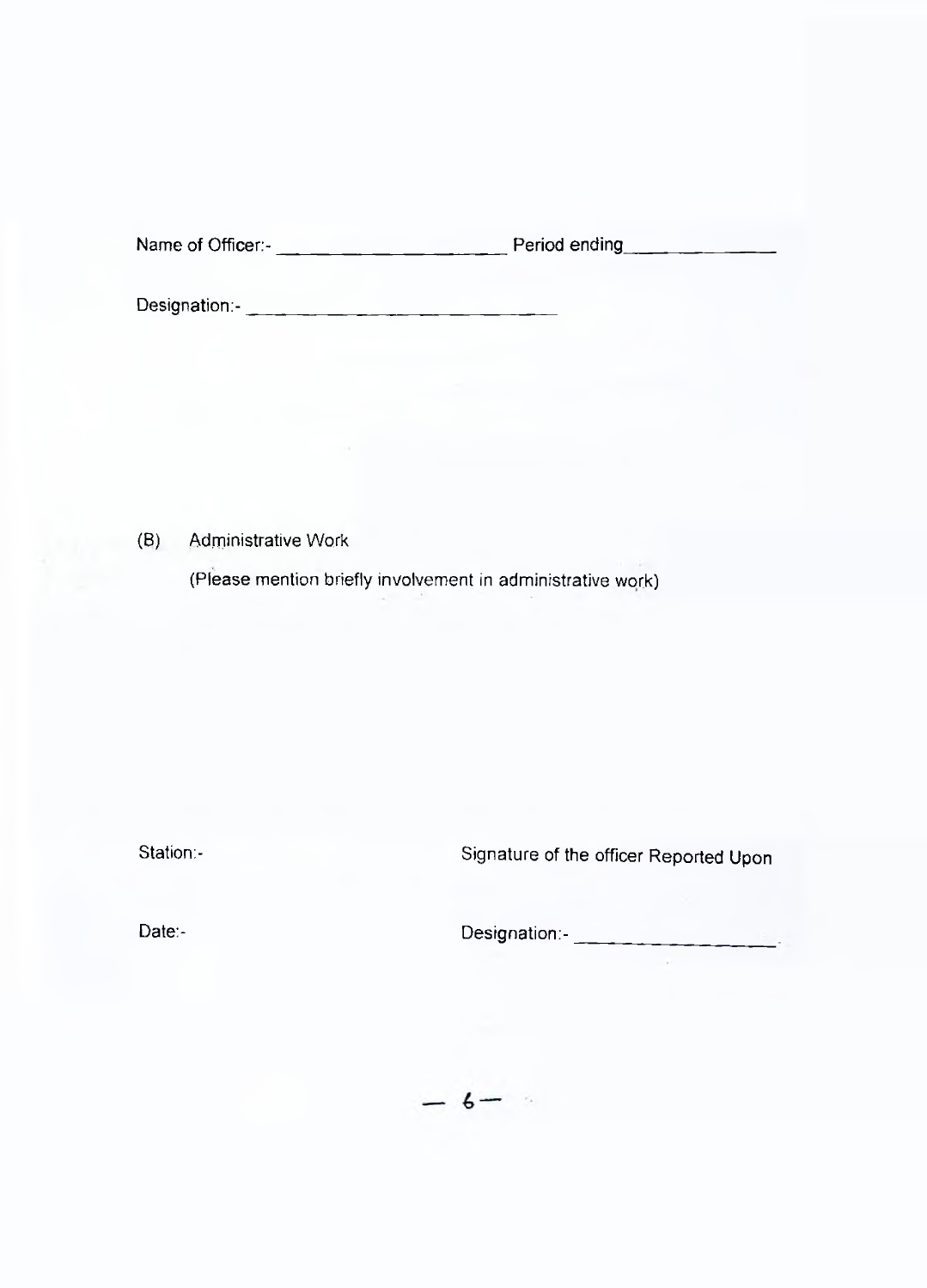Designation:- **Example 20** Section 20 Section 20 Section 20 Section 20 Section 20 Section 20 Section 20 Section 20 Section 20 Section 20 Section 20 Section 20 Section 20 Section 20 Section 20 Section 20 Section 20 Section

# **PART- III**

### **(To be filled in the Reporting Officer)**

(Please read carefully the instruction given before filling the entries)

# **A. NATURE AND QUALITY OF WORK**

1. Please comment on Part II as filled out by the officer and specifically state whether you agree with the answers relating to targets and objectives, achievements and shortfalls. Also specify constraints, if any, in achieving, the objectives.

#### **2. Quality of output-**

Please comments on the officer's quality of performance having regard to standard of work and programme objectives, and constraints, if any.

#### **3. Knowledge of sphere of work-**

Please comments specifically on each of this level of knowledge of functions related instructions and their application.

# **B. ATTRIBUTES**

1. Attitude to work:- ■

Please comment on the extent to which the officer is dedicated and motivated and his/her willingness and initiative to learn and systematize his/her work.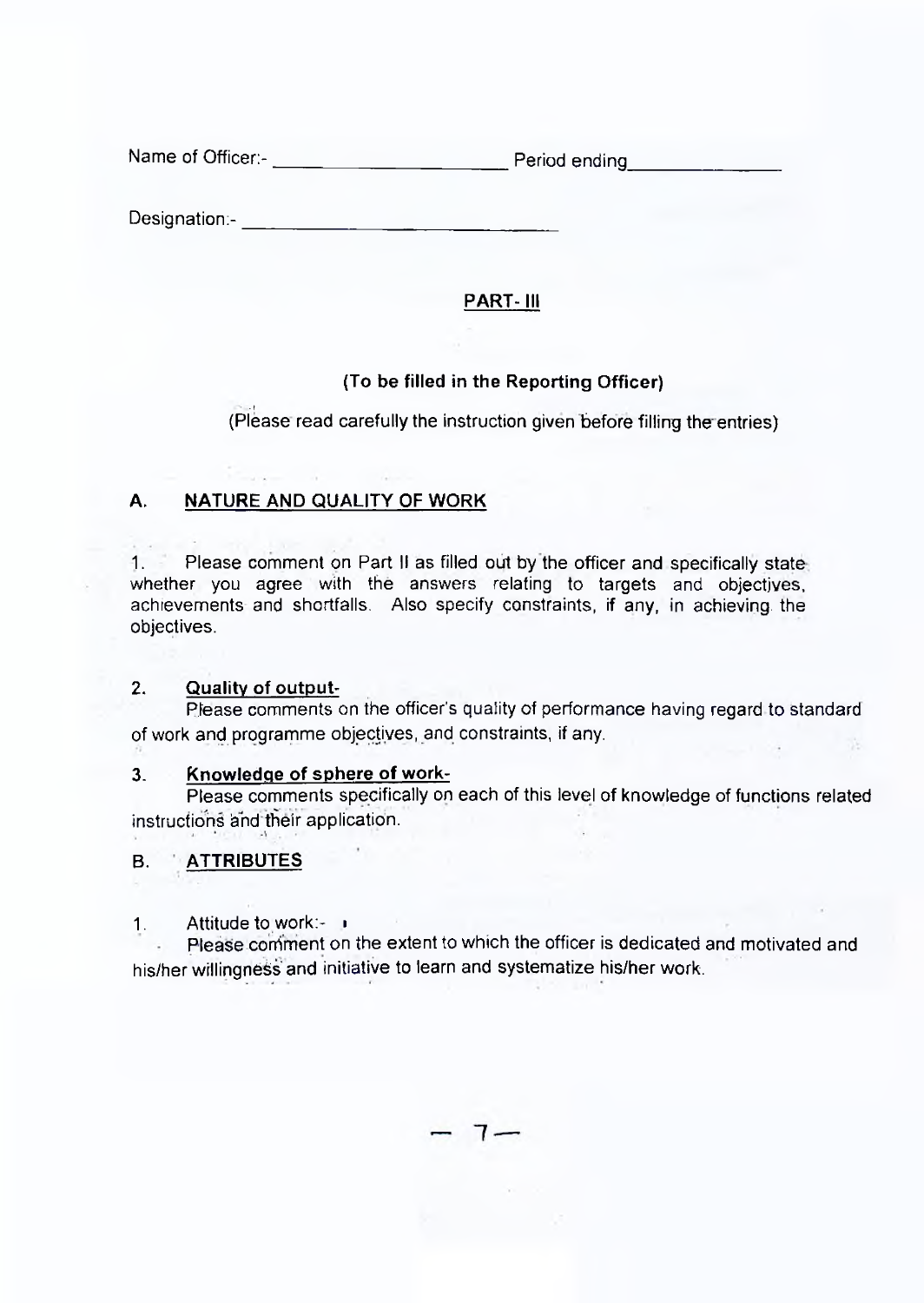Designation:-

#### **2. Decision-making ability -**

Please comments on the quality of decision-making and on ability to weigh pros and cons of alternatives.

#### **3. Initiative-**

Please comment on the capacity and resourcefulness of the officer in handling unforeseen situations on his/her own and willingness to take additional.

#### **4. Ability to inspire and motivate-**

Please comment on the capacity of the officer to motivate to obtain willing support by own conduct and capacity to inspire confidence.

#### **5. Communication skill (written and oral)**

Please comment on the ability of the officer to communicate and on his/her ability to present arguments.

 $-8-$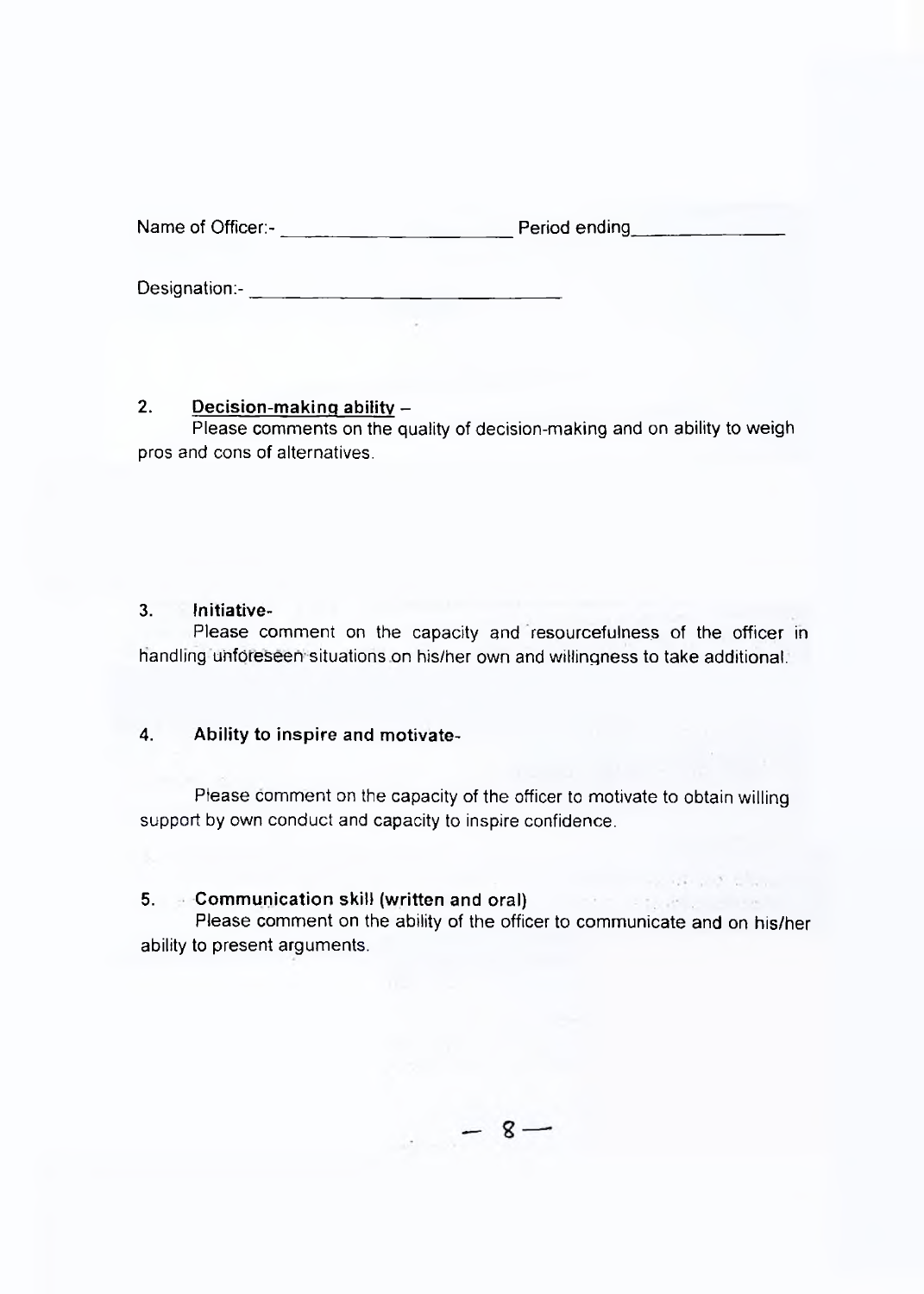Designation:-

#### **6. Inter-personal relations and teamwork-**

Please comment on the quality of relationship with superiors, colleagues and subordinates, and on the ability to appreciate others pint of view and take advice in the proper spirit. Please also comment on his/her capacity to work as a member, of a team and to promote team spirit and optimize the out of the team.

#### **7. Relations with the public -**

Please comment on the officer's accessibility to the public and responsiveness to their needs.  $\sim$   $_{\star}$   $\sim$ 

#### **8. Attitude towards Scheduled Castes/Scheduled Tribes/Weaker Section of Society-**

 $16 -$ Please .comment on his/her understanding of the problems' of Scheduled Castes/Scheduled Tribes/Weaker Sections and willingness to deal with them.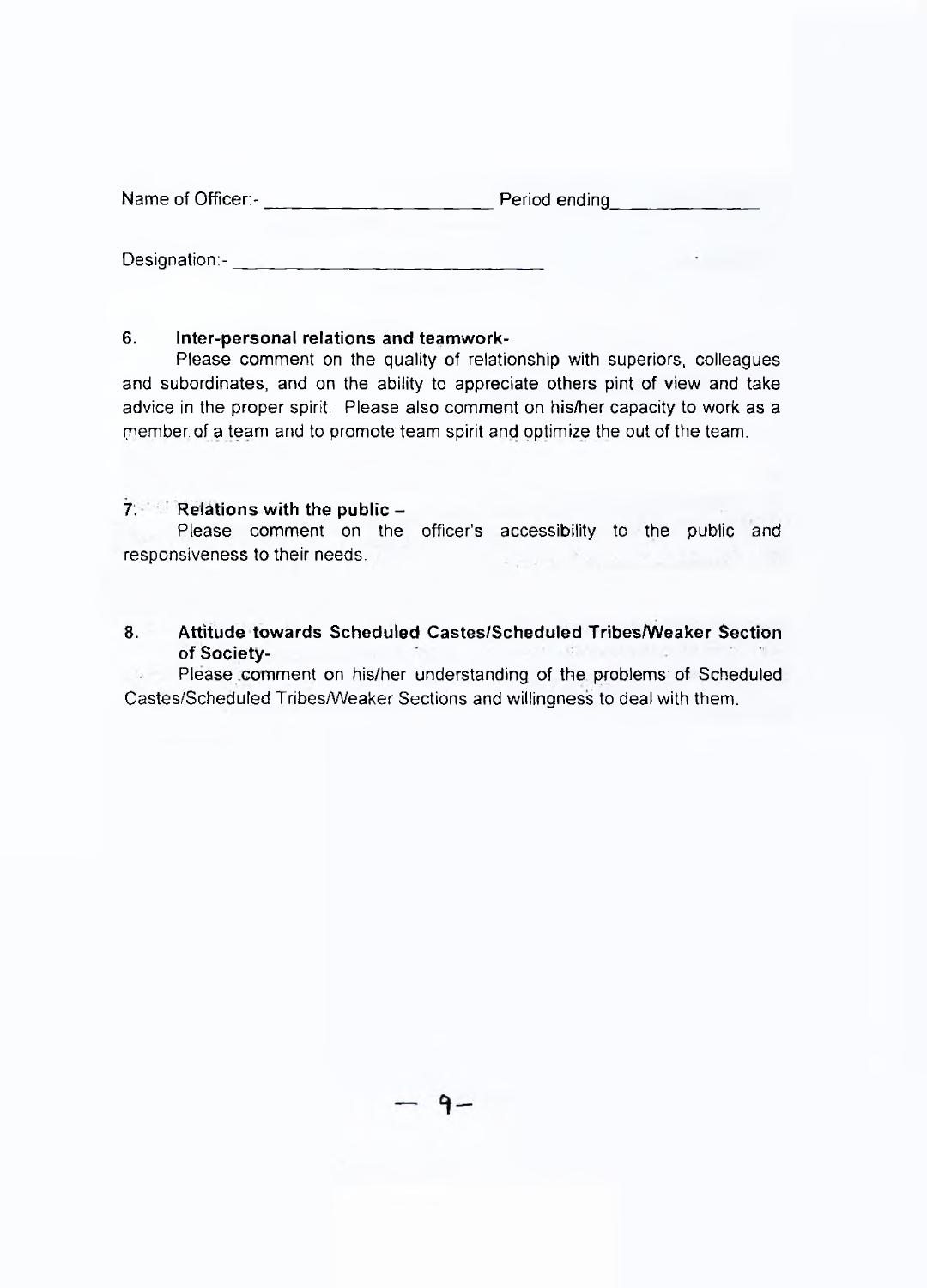Designation:-

**C. ADDITIONAL ATTRIBUTES** (For officers of 12 years of service and above only)

#### **1. Planning ability-**

Please comment whether the officer anticipates problems, work needs and plans accordingly and it able to provide for contingencies.

#### 2. **Supervisory ability-**

Please comment on the officer's ability relating to;

- (i) *N*: Proper. assignment of tasks;
- (ii) Identification of proper personnel for performing the tasks;

(iii) - Guidance in the performance of tasks; and

(iv) Review of performance

# **3.** Coordination ability -

Please comment on the extent to which the officer is able to achieve coordination in formulation and implementation of tasks and programmes by different functionaries involved.

 $-10 -$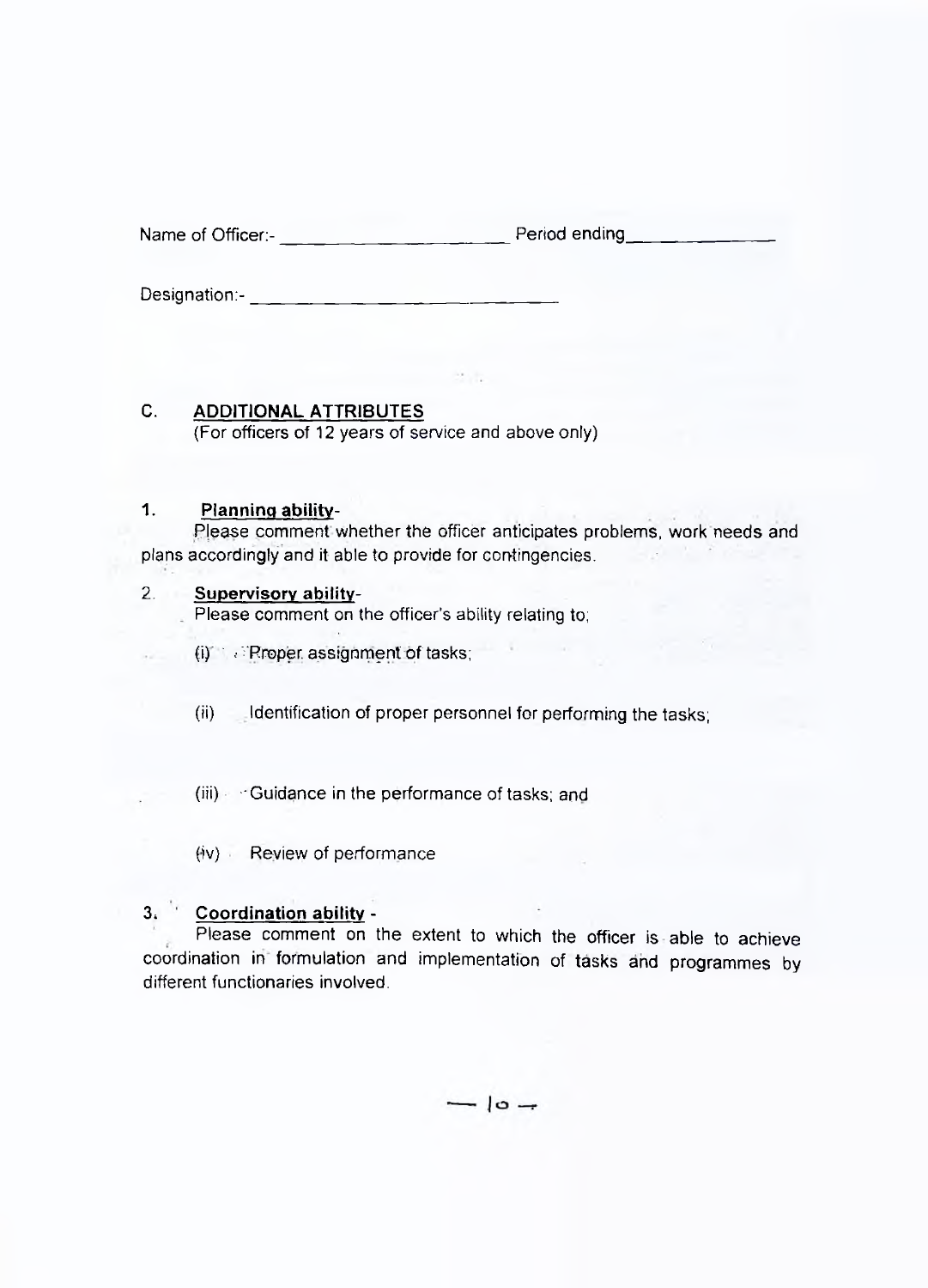Designation:-\_\_

#### **4. Aptitude and Potential-**

Please indicate three fields of work from amongst the following for possible specialization and career development of the officer. Please mark 1,2,3 in three appropriate boxes.

- 1. Personnel Administration
- 2. Financial Administration
- 3. Social Services and Educational Administration
- 4. Planning
- 5. Any other field (Please specify)

#### **5. Training -**

Please give recommendations for training with a view to further improving the effectiveness and capabilities of the officer. (While specifying the areas of training, it is not necessary to confine to the field referred to in column 4.)

#### **D. GENERAL-**

1. State of health-

#### **2. Integrity-**

**(Please see Note below the instructions)**

 $-11-$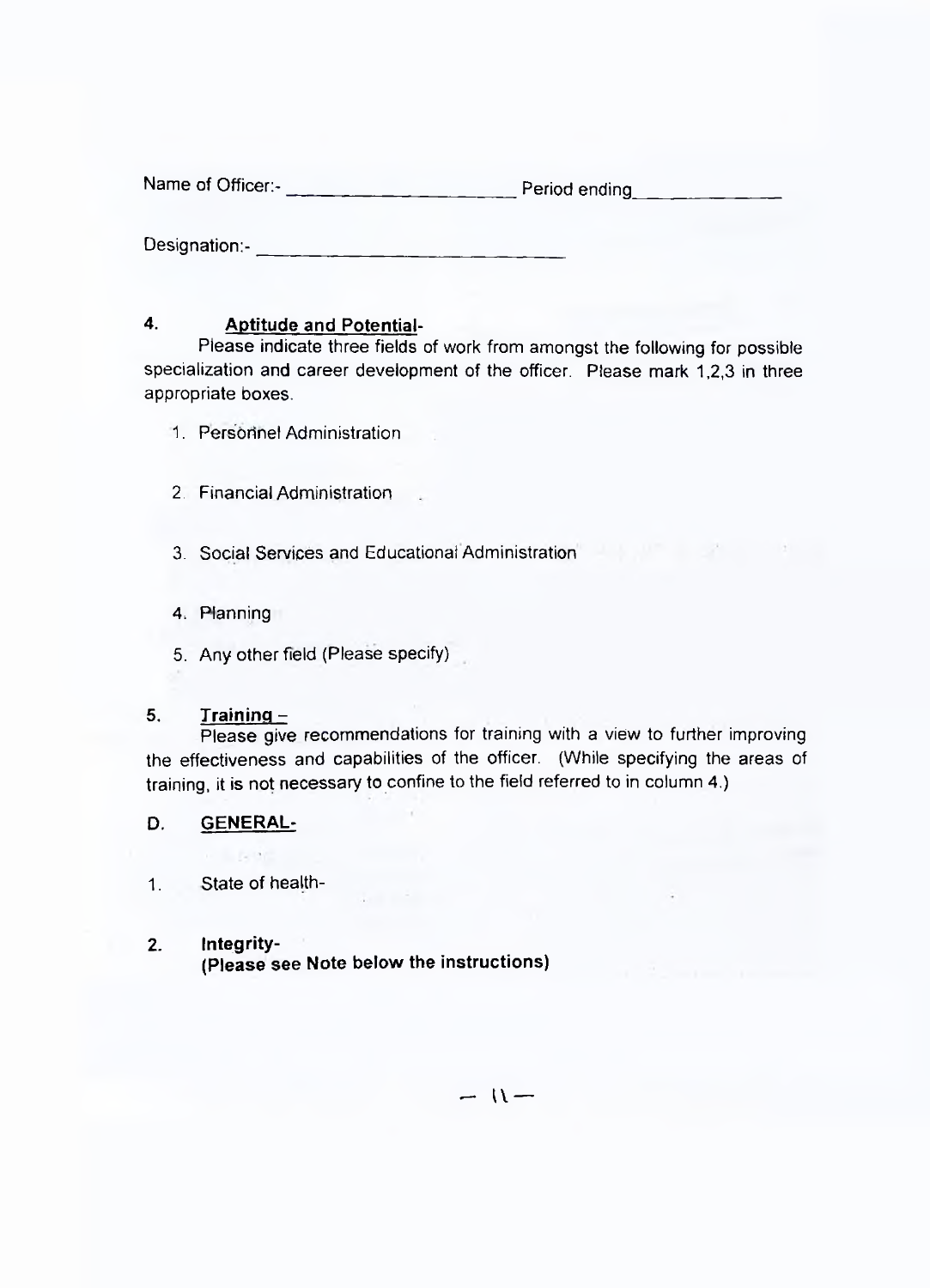| Period ending<br>Name of Officer:- |  |
|------------------------------------|--|
|------------------------------------|--|

Designation:- **Example 20** 

#### **3. General assessment-**

Please give an overall assessment of the officer with reference to his/her strength and shortcomings and also be drawing attention to the qualities if any not covered by the entries above.

#### **4. Grading**

 $\mathcal{R}_{\mathbf{A}}$ 

| Outstanding Very Good   Good   Average |  |
|----------------------------------------|--|
|                                        |  |

(An officer should not.be graded outstanding unless exceptional qualities 1940 and performance have been noticed; grounds for giving such a grading should be clearly brought out).

Signature of Reporting Officer

 $Name =$ 

| Date:- |  |
|--------|--|

**(In Block Letters) Designation Scale of Pay STAMP**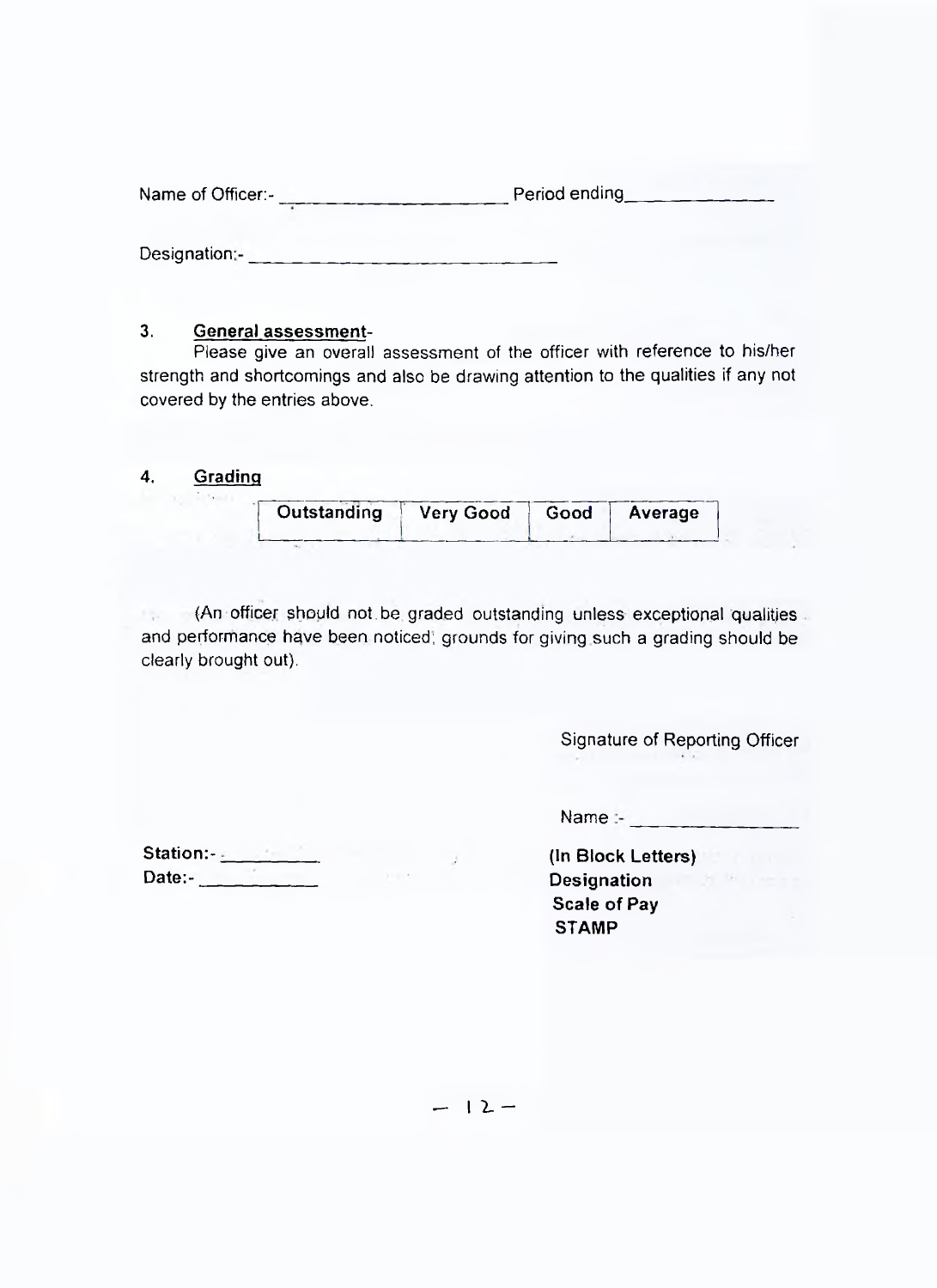Designation:-\_\_\_\_\_\_\_\_\_\_\_\_\_\_\_\_\_\_\_\_\_\_\_\_\_\_\_\_\_\_\_\_

#### **PART - IV**

#### **REPORT BY REVIEWING OFFICER**

T. Length of service of officer reported upon under the reviewing Officer:

2. Does the Reviewing Officer fully agree with the remarks of the Reporting Officer recorded in Part-ill of the proforma. If not, the details thereof, Please also indicate adverse remarks, if any, are to be expunged or modified,

3. General remarks by Reviewing Officer including a note of any particular achievement,

#### **4. Grading**

| Outstanding   Very Good   Good   Average |  |  |
|------------------------------------------|--|--|
|                                          |  |  |

(Note:-Please indicate the reasons'for variance with the grading of the Reporting Officer)

Signature of Reviewing Officer

thought in the second

Name :- \_\_\_\_\_\_\_\_\_\_\_\_\_\_

**{ln Block Letters) Designation Scale of Pay STAMP**

**Station:- Date:-**

 $P_{\mu\nu}$  , where  $\mu$  is a set of  $\mu$ 

 $-13-$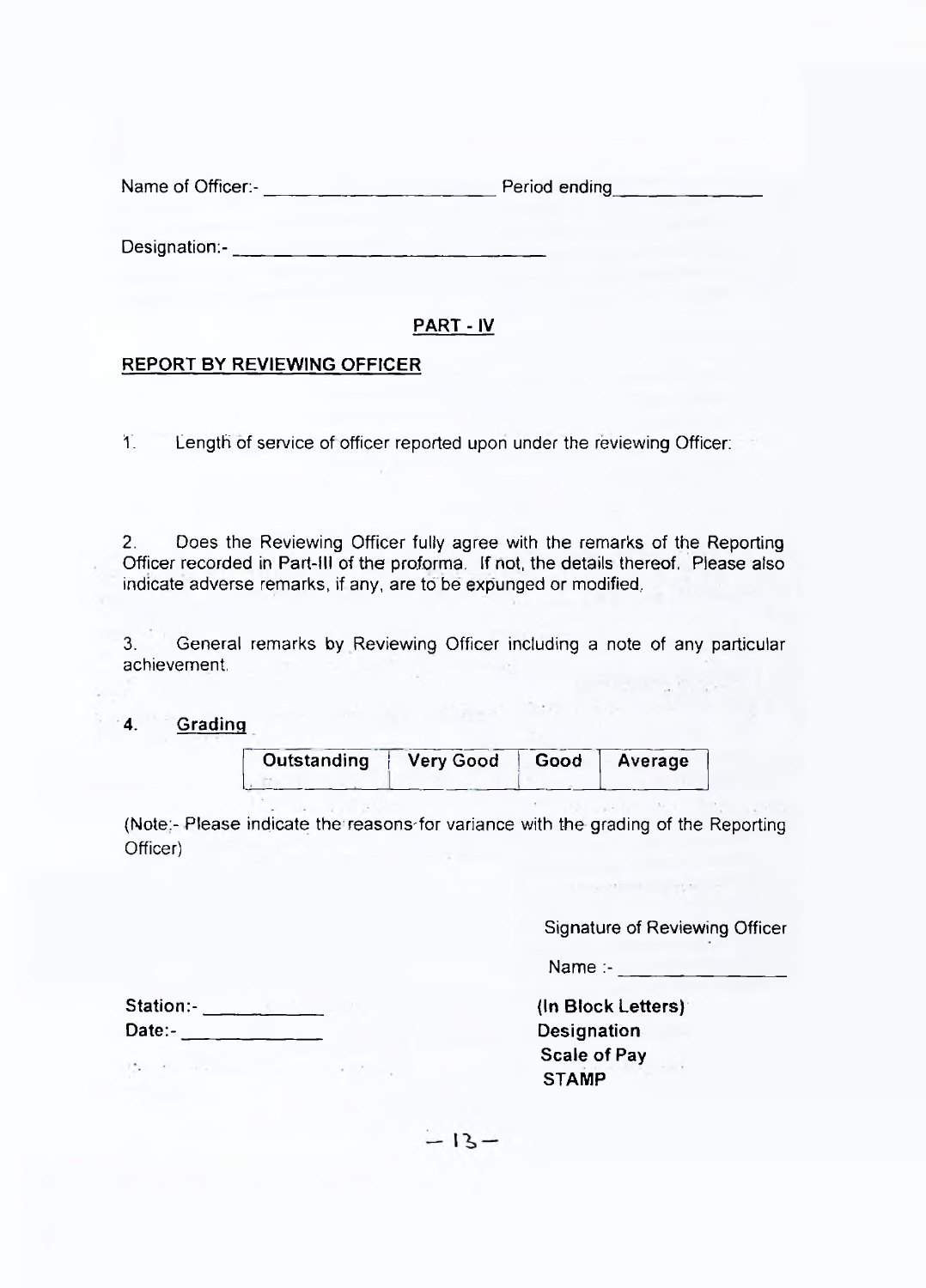### **NOTE FOR GUIDANCE OF REPORTING OFFICER/REVIEWING OFFICER**

The preparation of reliable reports on the staff is an exceedingly important duty. In fairness to the staff reported upon as well as in the interest of the smooth and efficient working of the Department and the Institute reports should be carefully and critically made. Reporting officer should not discuss his assessment with anyone else except the Reviewing officer, if he requires to do so.

- 2. Concentrate on one factor at a time and study the implications of each factor carefully, do not feel obliges to mark under every heading as some of the headings; may hot be applicable. Do not attempt to guess any equality; which you have not been able to judge at first hand. In such cases make no marking at all
- 3. Do not be' afraid of giving low markings, if they are called for. No one can hope to be equally good in every way and some low markings may be justified even for the most brilliant.
- 4. Markings should not take account of age.
- 5. Do not allow any personal feelings to govern the assessment. The assessment requires the appraisal of any officer in terms of his actual performance.
- 6. If any Department/Office feels that in the case of any particular job, attributes other than those mentioned in Column-2 • of the part-ill are relevant to effect performance of the job, such attributes may also be added to the list given therein.
- 7. The column relating to Public relations need to filled in by Reporting Officer only where the duties of the officer reported upon are such that he comes in contact with the members of the public.
- 8. The following procedure should be followed in filling up the column relating to integrity:-

ाप